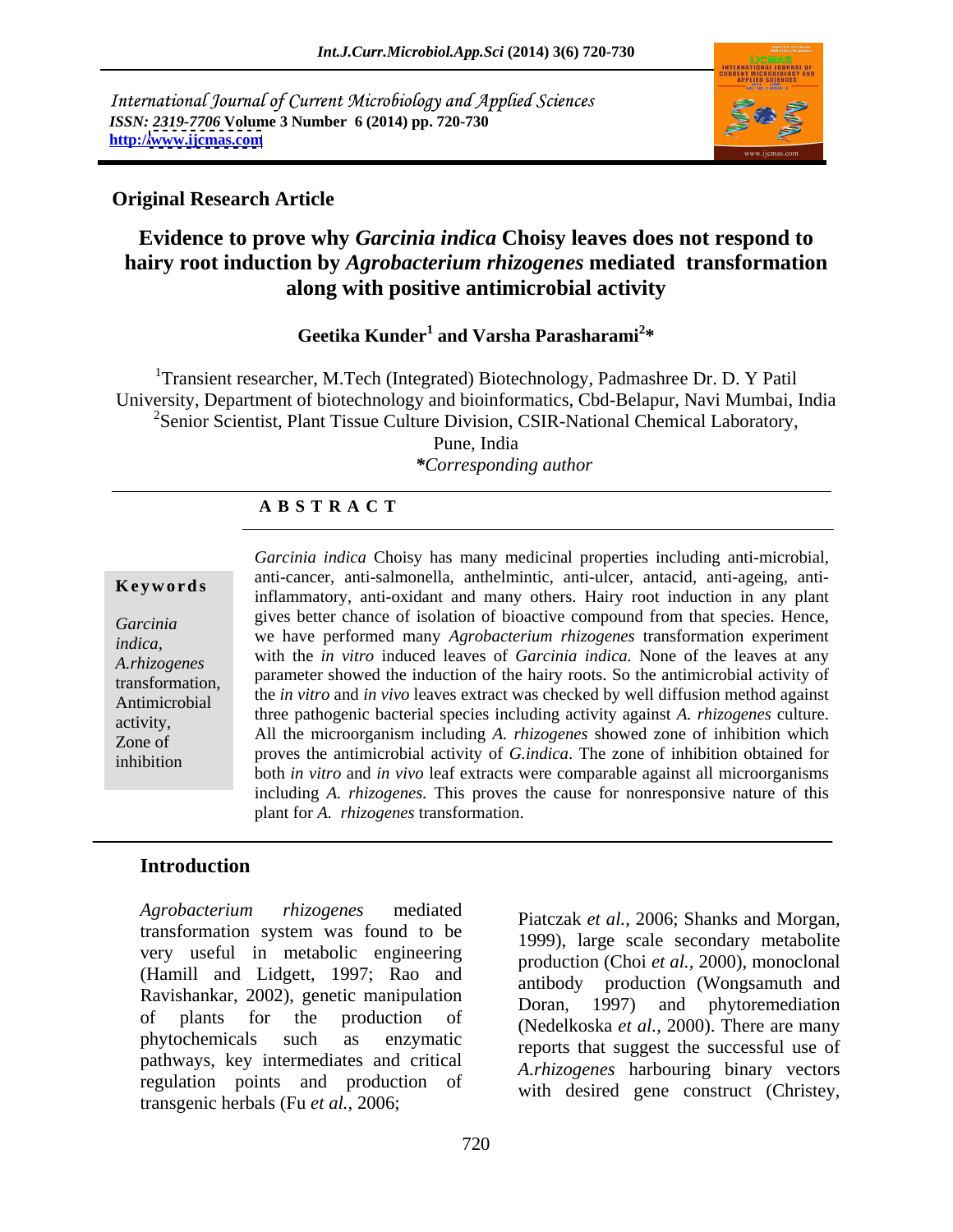2001) for plant genetic transformation. of the plant tissue, density of the bacterial Staphylococcus aureus, Bacillus

*Garcinia indica* Choisy (Kokam) belonging to family Clusiaceae is an flavononlyflavone and proauthocyanin underexploited spice tree. It is a slender evergreen and polygamodioecious tree activity against *Staphylcoccus aureus,* with dropping branches which attains pyramidal shape on maturity. In India, it is mostly found in Konkan region of Maharashtra, Goa, Karnataka, Kerala and constituents similar to fruits. Earlier report Surat district of Gujarat on the West Coast suggests the use of *in vitro* leaves of *G.*  of India and to some extent in the forests *indica* for plant regeneration through of Assam, Meghalaya, and West Bengal somatic embryogenesis and organogenesis (Chandran, 1996). (Thengane et. al., 2006; Devendra et. al.,

Various parts of the plant are used in food preparations or for its medicinal plant as anti-salmonella activity against properties. The bark is astringent and used *Salmonella typhi*, *Salmonella paratyphi* A for making vinegar (Watt, 1972). Young leaves are acidic in nature and are used in food preparations containing components similar to fruit (Rao, 1987). The leaves are roots on *in vitro* leaves led to the present also known to have anti-salmonella study to identify the cause for the nonactivity. The seeds of the tree contain fat and are used to make kokum butter which for hairy root induction. Hence, *Garcinia*  is proven to have sunprotective activity. *indica in vivo* and *in vitro* leaf aqueous The fruit rind is a rich source of and methanol extract was evaluated for phytochemicals making it medicinally important.

Kokam is traditionally been known in Ayurveda and used for treating various Agrobacterium rhizogenes mediated ailments such as allergic rashes, burns, transformation chaffed skin and scalds; provide relief from sunstroke; tackle dysentery and mucus diarrhea; improve appetite and quench thirst; treat bleeding piles, tumors and heart problems and as a tonic for the<br>leaves obtained from *in vitro* raised shoot

All the parts of this plant are known to<br>with regular subculturing to fresh possess medicinally important properties.

The success of *A.rhizogenes* mediated its extracts are reported to possess anti transformation depends upon various microbial activity against *Escherichia coli*, parameters such as the species and the age *Bacillus subtilis*, *Enterobacter aerogenes*, suspension (Park and Facchini, 2000). *megaterium* and *Pseudomonas aeruginosa* The fruit and fruit rind is widely used and *Staphylococcus aureus*, *Bacillus*  (Varalakshmi et. al., 2010; Ghosh et. al., 2012). The stem bark crude, fraction extracts shows anti-microbial *Escherichia coli* and *Salmonella typhi*.

> The leaves of this plant contain 2012). Chand et. al., in 2009 reported the medicinal use of the *in vivo* leaves of this and *Salmonella typhyrium*.

The repeated attempts to induce hairy responsive behaviour of the *in vitro* leaves their anti-microbial activity.

# **Materials and Methods**

### *Agrobacterium rhizogenes* **mediated transformation**

### **Initial plant material**

heart and liver (Miguel et al, 2012).<br>cultures. The mature shoots were The transformation was performed using leaves obtained from *in vitro* raised shoot cultures. The mature shoots were maintained in culture for last four years with regular subculturing to fresh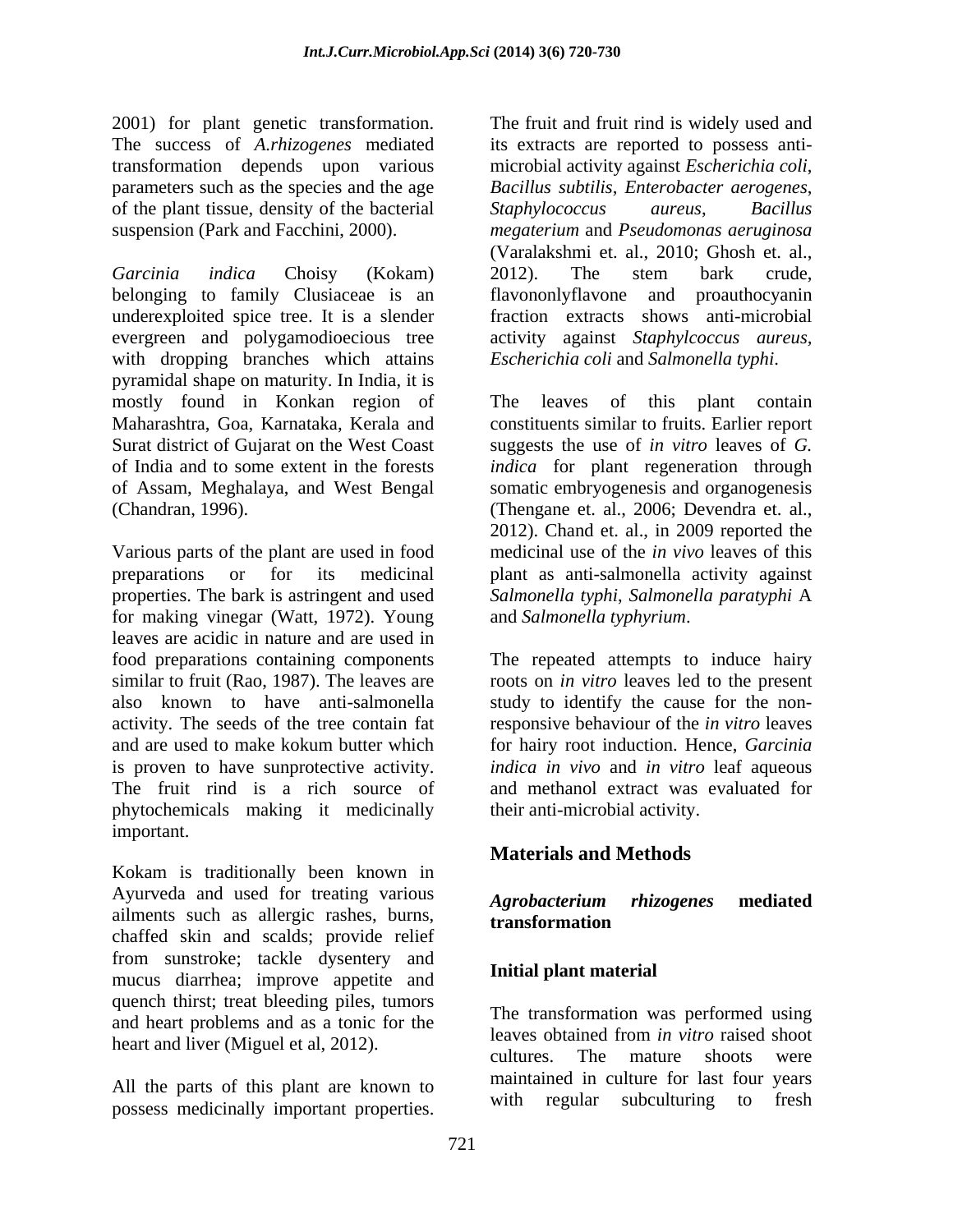multiplication medium containing WPM basal media with BAP 8.88  $\mu$ M + Sucrose photometrically (UV-450 Shimadzu, 3% w/v and solidified with Defco Agar Japan) by measuring the optical density at 0.7% w/v. In total more than 500 *in vitro* leaves were used including for all the experiment of hairy root induction. For **Preparation of the explants and** Antimicrobial activity, *in vivo* extracts were prepared from leaves which were freshly collected from Sarole village in

The following nutrient media were used in

Calcium, pH  $7.0 - 7.2$ , liquid

The *Agrobacterium rhizogenes* (ATCC 15834) cultures were revived by containing 500 mg/L of Cefotaxim to inoculating a single bacterial colony into suppress excess bacterial growth. a shaker at 140 rpm overnight. Bacterial

density was determined spectro photometrically (UV-450 Shimadzu, 600 nm wavelength.

### **Preparation of the explants and infection:**

Mulshi District 90 Km from Pune city used for each experiment. The *in vitro* (MS, India). For *in vitro* extracts leaves leaves were obtained fresh on the day of from the *in vitro* raised shoots from 2-3 the experiment. Almost 300 to 400 healthy culture vessels (bottles) were used. fully elongated leaves could be collected **Nutrient media:** a sterile blade tip, the leaves were injured the experiments: optimum optical density (0.5-1.2) were **1. Yeast Mannitol Broth (YMB)** they were submerged for time periods of **media**  5h, 7h and overnight. *Nicotiana tabaccum* For cultivation of *A. rhizogenes*, which O.D. of 0.7 and infection time of 5<br>One litre of media contains 10 g/L hr was chosen and prepared in a similar Mannitol, 1 g/L Yeast extract, 0.5 way. At least two parameters were done in g/L Potassium, 0.2 g/L one day and each experiment was repeated Magnesium, 0.1 g/L Sodium, 1 g/l 3 times before making final conclusions. Minimum 100 *in vitro* grown leaves were from each culture bottle. With the help of by pricking along their midrib, petiole and lamina. The bacterial cultures of different poured over these prepared explants till invitro leaves were used as control for which O.D. of 0.7 and infection time of 5 hr was chosen and prepared in a similar

## medium was used. **Co-cultivation and Transformation:**

**2. Woody Plant medium (WPM):** After the completion of variable infection WPM (Lloyd and McCown 1980) 1), the leaves were shifted upon sterile enriched with 30 g/L sucrose and 7 filter papers to soak off the excess g/L agar-agar for co-cultivation of bacterial culture until the leaves were dry, the leaf explants without any and some leaves were desiccated. Then hormone was used. These leaves were shifted to WPM plain *Agrobacterium rhizogenes* **Activation** co-cultivation with the bacterium. After 15-20 ml sterile YMB in tubes. These Acetosyringone (Sigma, USA) which is inoculated culture tubes were then kept on known to help in increasing transformation period at different Optical Density (Table these leaves were shifted to WPM plain medium for a period of 24 h and 48 h for the completion of co-cultivation period, the leaves were shifted to WPM containing 500 mg/L of Cefotaxim to suppress excess bacterial growth. efficiency was also tried by addition into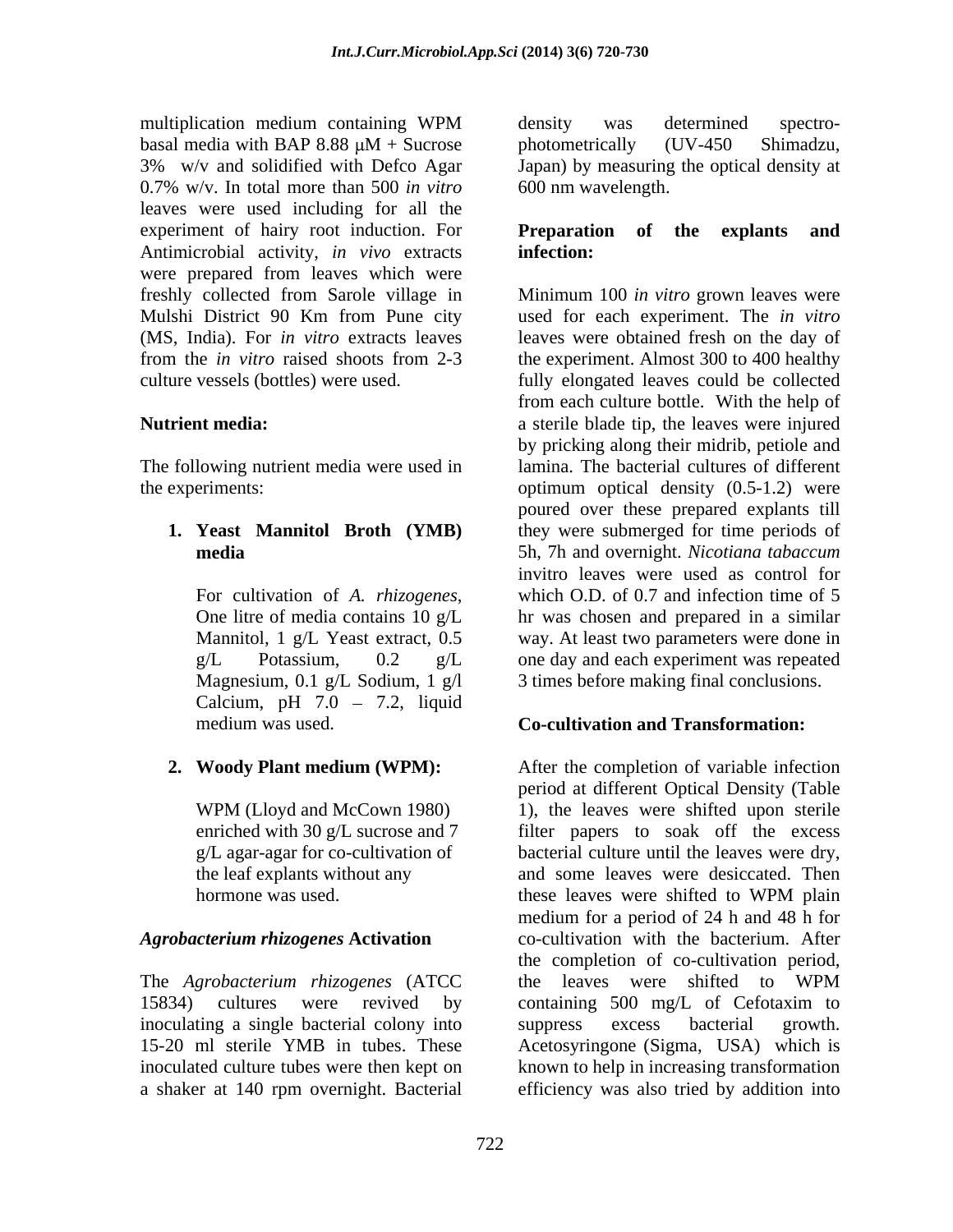in all the experiments as shown in Table 1. PUNE excluding Agrobacterium

### **Data scoring**

Following incubation on antibiotic 2) Escherichia coli : NCIM 2200 containing WPM, the leaves were regularly checked for bacterial growth and contamination. Regular shifting of the leaves was done and they were also observed for induction of hairy roots. No statistical analysis has been done as all the<br> **Antimicrobial Activity** results were negative.

moderately coarse powder by mixer grinder. While the *in vitro* leaves were

20 gm of the powdered *in vivo* leaf and *in*  triplicates. The bacterial plates were *vitro* leaf fine paste was extracted using incubated at 37°C for 24 hrs. The diameter 100 ml each of distilled water and of the zone of inhibition was measured in methanol separately in 250 ml sterile conical flasks. These flasks were placed on shaker at 90 rpm for 72 hours. After 72 hours each of the extracts was filtered<br>Results and Discussion using a Whatman filter paper#1 (90 mm circles), the process was repeated 3 more times in next 72 hrs with both methanol and aqueous extracts. These filtrates were then concentrated in vacuum (Speed vac- Eppendorf Concentrator plus) at  $45^{\circ}$ C and unresponsiveness. stored at 4° C till further use.

the co-cultivation medium in the range of in the present studies which were procured 50-150 µM. The acetosyringone was from National Collection of Industrial added in cocultivation medium for 24 hrs Micro-organisms (NCIM), CSIR-NCL, Micro-organisms (NCIM), CSIR-NCL, PUNE excluding *Agrobacterium rhizogenes:*

| 1) Staphylococcus aureus:    | <b>NCIM 2065</b>  |
|------------------------------|-------------------|
| 2) Escherichia coli          | <b>NCIM 2200</b>  |
| 3) Pseudomonas aeruginosa:   | <b>NCIM 5021</b>  |
| 4) Agrobacteuim rhizogenes : | <b>ATCC 15834</b> |

Bacteria were grown on Nutrient Broth at 37°C for 24 hours before use.

### **Antimicrobial Activity**

Antimicrobial Activity **Antimicrobial Activity Antimicrobial Activity Antimicrobial Activity Antimicrophysis Preparation of Plant Material** Nutrient agar was used for bacteria. Once Fresh leaves collected as mentioned earlier different bacterial cultures were spread were used. The collected leaves were onto the plates using a sterile glass washed, shade dried and converted into spreader. The plates were punched with crushed into fine paste. (distilled water and methanol which were **Preparation of Aqueous and Methanol** control). Simultaneously, Ampicillin **Extracts** (100 g/ml) was used as positive controls The modified agar well diffusion method (Perez *et al.,* 1990) was employed. the agar was solidified,  $50 \text{ }\mu\text{l}$  of the six millimeter diameter wells and filled with  $25 \mu$  of the plant extracts and blanks used as blank and served as the negative control). Simultaneously, Ampicillin for bacteria. The tests were carried out in millimetres ruler scale after 24 hrs for all the bacteria.

### **Results and Discussion**

 ${}^{\circ}C$  and transformation, the *in viro* lear showed Even after repeated attempts to induce hairy roots in *in vitro* leaves of *Garcinia indica* by *A. rhizogenes* mediated transformation, the *in vitro* leaf showed

**Microorganisms Tested** Different optical density of A. rhizogenes The following microorganisms were used period, acetosyringone addition in the counresponsiveness. Different optical density of *A. rhizogenes* cultures, soaking, desiccation, infection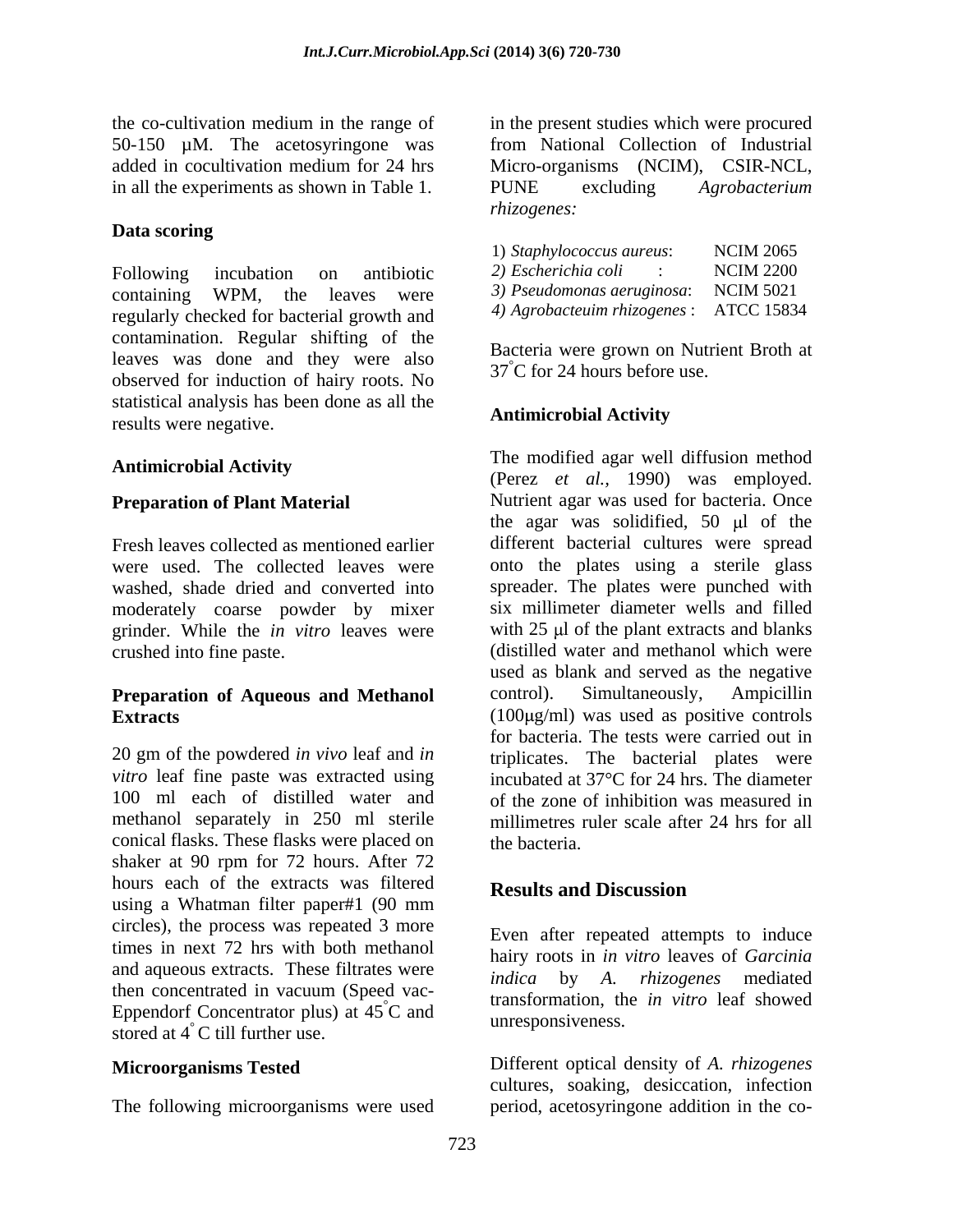duration was also attempted as shown in epeated attempts of A. rhizogenes Table.2 to exclude the possibility of any mediated transformation. All the

The *in vitro* grown leaves *of Nicotiana*  shown the induction of hairy roots within induction of the hairy roots. It also 20 days after infection (Figure 1). But none of the parameters could induce hairy the *in vivo* and *in vitro* leaf extracts against *A. rhizogenes*. It was found that *G. rhizogenes* (Figure 1. i). Since, it showed *rhizogenes*, these extracts were tested leaf extracts showed 16.3 mm and 12.1 *aureus*. These are most common bacteria *E. coli*, 18.7 mm and 14 mm against P. which have been reported to be involved aeruginosa and 17.3 mm and 17 mm were noteworthy and interesting. Both *in vivo* and *in vitro* leaf extract possessed antimicrobial activity against the three inhibition against A, *rhizogenes*, 18 mm pathogenic microorganisms (Figure 2 ii;

is presented in the Table 3 in mm. In order to compare the results between the *in vivo*

revealed the possible cause for the unresponsiveness of *G. indica in vitro* leaves to *A. rhizogenes* transformation is

cultivation medium and co-cultivation organism. This conculsion was drawn after other reason. parameters of the experiments were varied *tabaccum* which were used as control have co-cultivation duration. Still there was no roots on *in vitro* leaves of *Garcinia indica* against three pathogenic microorganism (Figure 1). The antimicrobial activity of namely *E. coli, P. aeruginosa* and *S.*  repeated attempts of *A*. mediated transformation. All the such as optical density, infection period, acetosyringone addition in medium and induction of the hairy roots. It revealed that the *in vivo* and *in vitro* leaf extracts possess antimicrobial activity *aureus.* 

(Aqueous and methanol) was screened The antimicrobial activity was screened by *indica in vivo* and *in vitro* leaf possessed standard antibiotic drug Ampicillin (100 antimicrobial activity against *A.*  µg/ml). Potent antimicrobial activities antimicrobial activity against *A.*  species. The Aqueous *in vivo* and *in vitro* against other pathogenic microorganism mm zone of inhibition against *A.*  namely *E. coli, P. aeruginosa* and *S. rhizogenes*, 17 mm and 15.1 mm against in human infections. The results obtained aginst *S. aureus* respectively. Similarly, iii; iv). 20.2 mm against *P. aeruginosa* and 20.6 The measured zone of inhibition as seen in respectively. These results are comparable Figure 2 and 3 against the microorganisms showing that *in vitro* leaves posses in the study after 24 hours for *in vivo* and antimicrobial activity similary to the *in in vitro* aqueous and methanol leaf extract *vivo* leaves as shown in figure-4 and well diffusion method and compared to were recorded with all the four bacterial leaf extracts showed 16.3 mm and 12.1 *E. coli*, 18.7 mm and 14 mm against *P. aeruginosa* and 17.3 mm and 17 mm methanol *in vivo* and *in vitro* leaf extracts showed 20.6 mm and 18.1 mm zone of inhibition against *A. rhizogenes,* 18 mm and 16.3 mm against *E. coli*, 22 mm and mm and 18 mm aginst *S. aureus* figure-5.

and *in vitro* leaf extracts graphs were Earlier reports on *G. indica* show proof of plotted as given below in Figure 4 and the antimicrobial activity of fruits and fruit Figure 5. The set of the set of the set of the set of the set of the set of the set of the set of the set of the set of the set of the set of the set of the set of the set of the set of the set of the set of the set of the The results from the present study fruit rind shows antimicrobial activity its antimicrobial activity against the inhibitory concentrations of 0.5 mg/ml, 5rinds against various pathogenic microorganisms. Aqueous extract of the against *Escherichia coli*, *Bacillus subtilis* and *Enterobacter aerogenes* and *Staphylococcus aureus* with minimum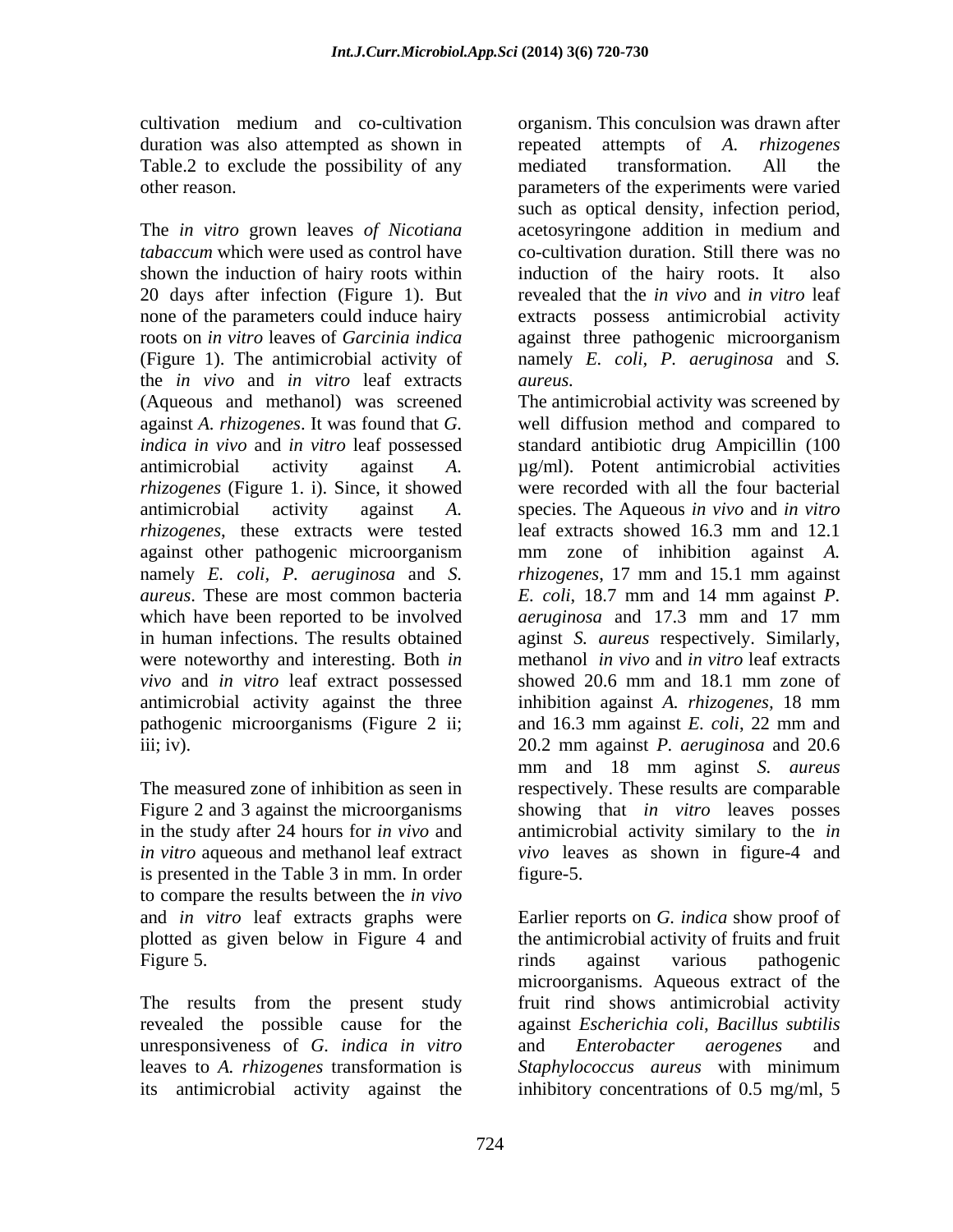mg/ml, 5 mg/ml and 50 mg/l respectively extract of *Garcinia indica* shows activity (Varalakshmi et al, 2010**).** Similarly, in another report Ghosh *et. al.* suggested that aqueous extract of the fruit rind exhibits a zone of inhibition of 7 mm against inhibition of 22 mm against Salmonella *Micrococcus aureus*, 9 mm zone of *typhi* and *Salmonella paratyphi A* and a inhibition against *Bacillus megaterium* zone of inhibition of 20 mm against and 13 mm zone of inhibition against *Salmonella typhimurium* (Chand *et al., Pseudomonas aeruginosa*. Also, ethanol and methanol extract of the fruit rind salmonella activity and anti-microbial shows a zone of 10 mm against activity of the fruits are comparable to the *Micrococcus aureus*, 8 mm and 10 mm zone against *Bacillus megaterium* and 11 mm and 16 mm zone of inhibition against The result of the present study provides *Pseudomonas aeruginosa* (Ghosh *et al.,* proof that *G. indica in vivo* and *in vitro*  2012). Not only fruits extract but also stem leaves possess potent antimicrobial bark crude, flavononlyflavone and activity. This is the cause leading to proauthocyanin fraction extracts have hindrance in hairy root induction on the antimicrobial activity against leaves of this specific plant. Even though *Staphylococcus aureus*, *Escherichia coli* and *Salmonella typhi* (Lakshmi *et al.,* responsible for such an activity requires 2011). Also, the leaves of the plant report further identification and isolation. Also to possess anti-salmonella activity against the exact mechanism by which hairy root three Salmonella species i.e. *Salmonella typhi*, *Salmonella paratyphi* A, and *Salmonella typhimurium.* The aqueous

against all the three Salmonella species with zone of inhibition of 25 mm. While the methanolic extract shows zone of inhibition of 22 mm against *Salmonella*  2009). These results for the anti results obtained during present study.

the cause is identified the active molecule induction is inhibited needs to be identified.

**Figure.1** Absence of hairy root induction on *In vitro* infected leaves of *Garcinia indica* and positive control *Nicotiana tabaccum* with hairy roots

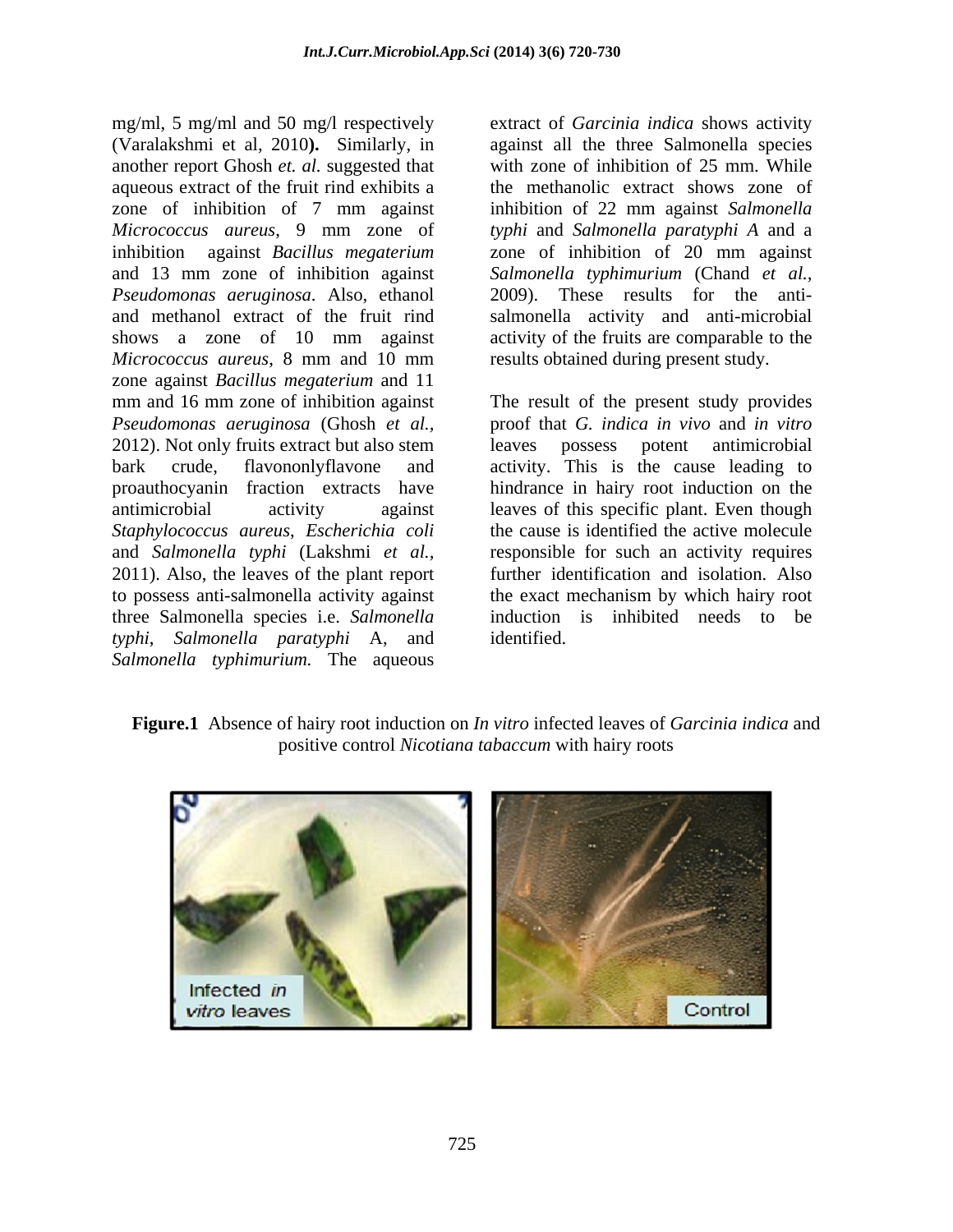**Figure.2** (i) Antimicrobial activity against *A. rhizogenes*; (ii) Antimicrobial activity against *E.coli*; (iii) Antimicrobial activity against *P. aeroginosa* and (iv) Antimicrobial activity against *S. aureus* for the *in vivo* and *in vitro* aqueous leaf extract in A and B respectively



**Figure.3** (i) Antimicrobial activity against *A. rhizogenes*; (ii) Antimicrobial activity against *E. coli*;(iii) Antimicrobial activity against *P. aeroginosa* and (iv) Antimicrobial activity against *S. aureus* for the *in vivo* and *in vitro* methanol leaf extract

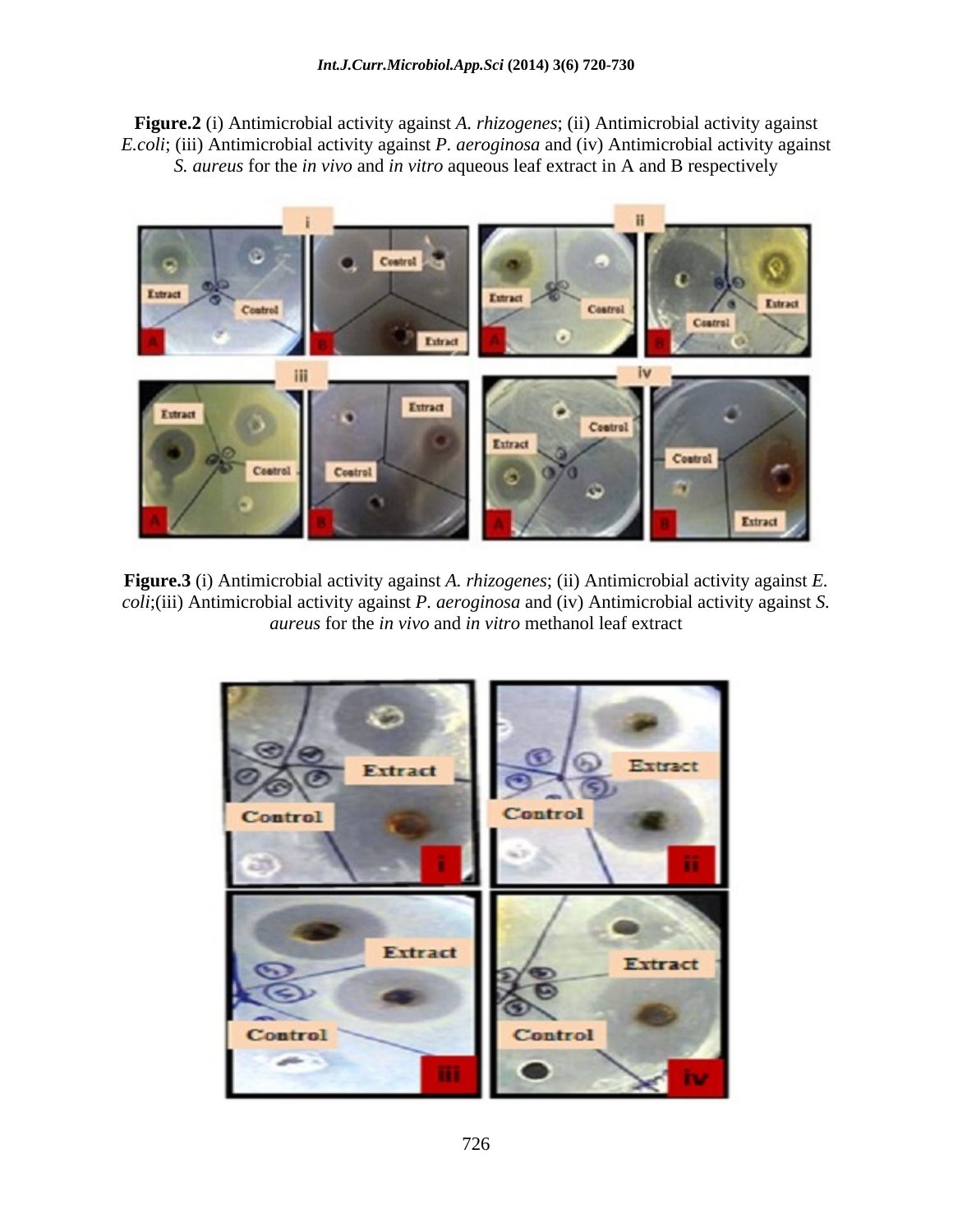



(Aq IVT ext- Aqeous *in vivo* extract; Aq IVI ext- Aqueous *in vitro* leaf extract)





(M IVT ext- methanol *in vivo* extract; M IVI ext- Methanol *in vitro* leaf extract)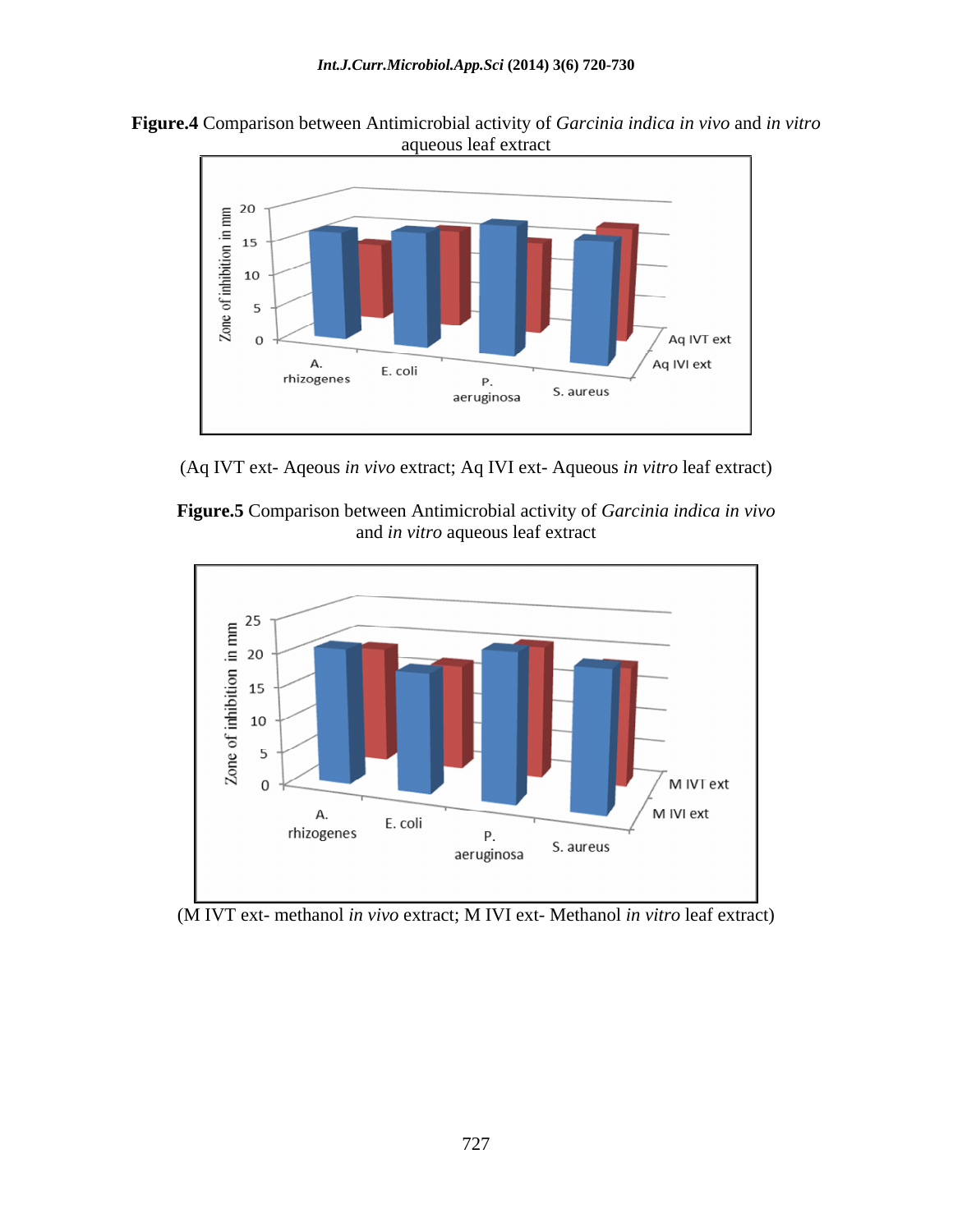| <b>Parameters</b>                    | <b>Values</b> |                    |     |    |                               |  |
|--------------------------------------|---------------|--------------------|-----|----|-------------------------------|--|
| <b>Optical Density (OD)</b>          | 0.5           | 0.7                | 0.9 |    | $\mathbf{1} \cdot \mathbf{2}$ |  |
| <b>Infection period (hours)</b>      |               |                    |     |    | Overnight                     |  |
|                                      |               |                    |     |    | $(15h)$ to $17h)$             |  |
| <b>Co-cultivation period (hours)</b> |               | 24+ Acetosyringone |     | 48 |                               |  |

**Table.1** *A. rhizogenes* Transformation parameters for *in vitro* leaves of *G. indica* Choisy

# **Table.2** *Agrobacterium rhizogenes* mediated transformation parameter details

| Sr. No.        | Optical        | Co-cultivation  | No of explants | <b>Infection period</b>           | Observation                        |
|----------------|----------------|-----------------|----------------|-----------------------------------|------------------------------------|
|                | <b>Density</b> | in hours        |                | (hours)                           |                                    |
| 1.             | $0.5\,$        | 24              | 18             | $\sim$ 5                          | $\sim 1000$ m $^{-1}$              |
|                |                |                 | 14             | $\overline{7}$                    | $\sim 100$ m $^{-1}$               |
|                |                | Acetosyringone  | 18             | Overnight                         | $\sim 100$ km s $^{-1}$            |
| 2.             | 0.5            | 48              | 16             | 5 <sup>5</sup>                    | $\sim 100$ km s $^{-1}$            |
|                |                |                 | 14             | $\mathbf{\tau}$                   | $\sim 100$ m $^{-1}$               |
|                |                |                 | 20             | Overnight                         | $\sim 100$ m $^{-1}$               |
| 3.             | 0.7            | 24              | 15             | 5 <sup>5</sup>                    | $\sim 10^{-10}$                    |
|                |                |                 | 18             | $\mathcal{L}$                     | $\sim$ $ \sim$                     |
|                |                | Acetosyringone  | 15             | Overnight                         | $\sim 10^{-10}$                    |
| 4.             | 0.7            | 48              | 20             | 5 <sup>5</sup>                    | $\sim$                             |
|                |                |                 | 10             | $\mathbf{z}$                      |                                    |
|                |                |                 | 15             | Overnight                         | $\sim 100$ m $^{-1}$               |
| 5.             | 0.9            | 24              | 19             | 5 <sup>5</sup>                    | $\sim$ $ \sim$                     |
|                |                |                 | 15             | $\mathbf{\tau}$                   |                                    |
|                |                | Acteosyringone  | 20             |                                   | $\sim 100$ m $^{-1}$               |
| 6              |                | 48              | 18             | overnight<br>5 <sup>5</sup>       |                                    |
|                | 0.9            |                 |                | $\overline{7}$                    | $\sim 100$ m $^{-1}$               |
|                |                |                 | 19             |                                   | <b>Contract Contract</b>           |
| $\overline{7}$ |                |                 | 15             | overnight                         | $\alpha$ and $\alpha$ and $\alpha$ |
|                |                | 24              | 17             | $5\overline{)}$<br>$\overline{7}$ | $\sim 100$ m $^{-1}$               |
|                |                |                 | 22             |                                   | $\sim 1000$ m $^{-1}$              |
|                |                | Acetosyringone  | 13             | overnight                         | $\sim 100$ m $^{-1}$               |
| 8              |                | 48              | 12             | $5\overline{)}$                   | $\sim$                             |
|                |                |                 | 21             | $\mathcal{L}$                     | $\sim 100$ m $^{-1}$               |
|                |                |                 | 19             | overnight                         | $\sim 100$ m $^{-1}$               |
| $\overline{9}$ | 1.2            | 24              | 16             | $5\overline{)}$                   | $\sim$ $-$                         |
|                |                |                 | 21             | $\overline{z}$                    | $\sim 100$ m $^{-1}$               |
|                |                | Acetoosyringone | 17             | overnight                         | $\sim$ $ \sim$                     |
| 10             | 1.2            | 48              | 16             | $5\overline{)}$                   | $\sim$ $ \sim$                     |
|                |                |                 | 20             | $\mathcal{L}$                     | <b>Contract Contract</b>           |
|                |                |                 | 14             | overnight                         | $\sim 100$ m $^{-1}$               |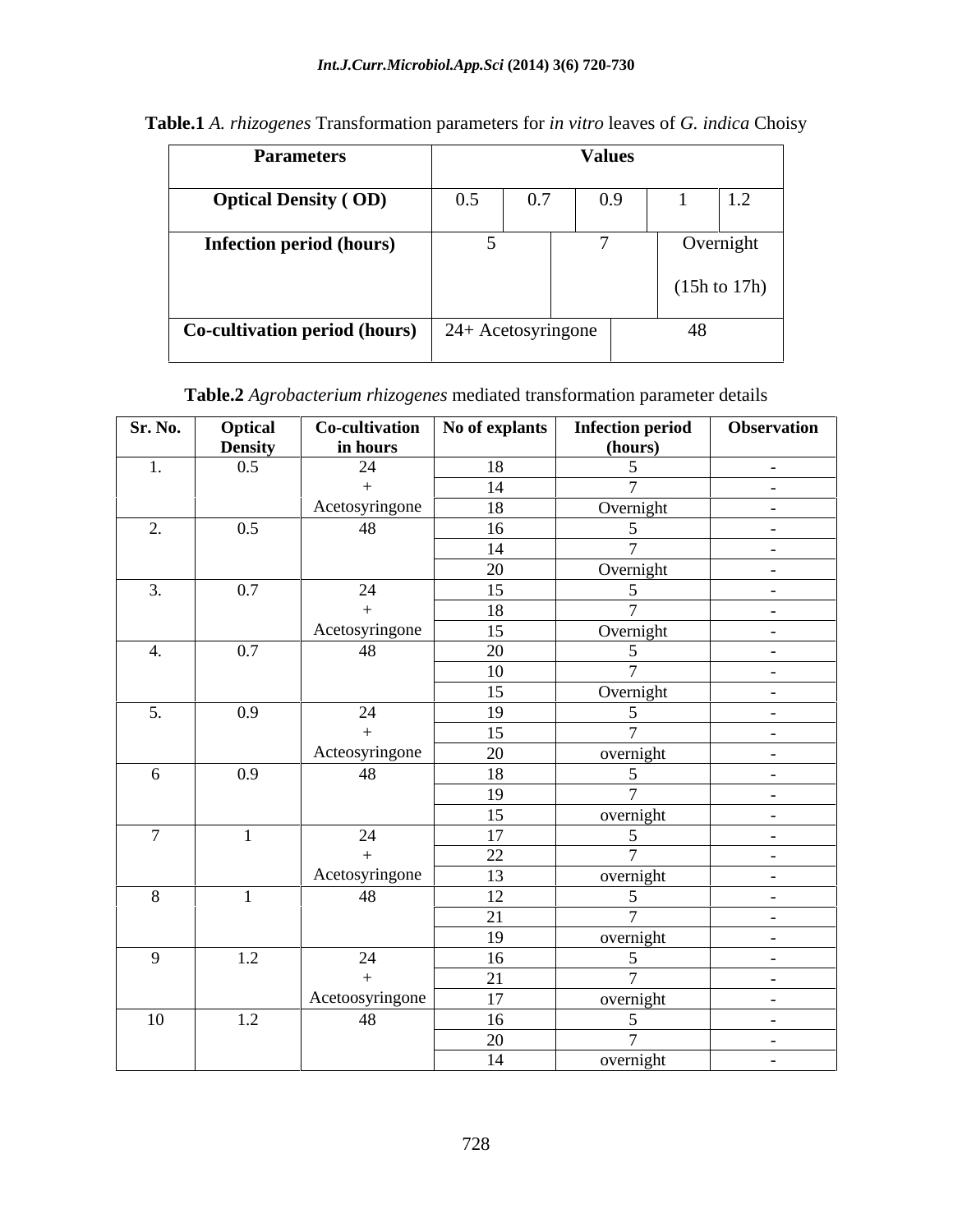|                |         | Zone of Inhibition in mm |                                      |                               |                                     |
|----------------|---------|--------------------------|--------------------------------------|-------------------------------|-------------------------------------|
| Microorganisms |         | In vivo leaf extract     |                                      | <i>In vitro</i> leaf extract  | Control                             |
|                | Aqueous |                          |                                      | Methanol   Aqueous   Methanol | Ampicillin<br>$(100\mu\text{g/mL})$ |
| A. rhizogenes  | 163     |                          | 10 <sub>1</sub><br>$1 \mathcal{L}$ . | 1 O                           | 30.2                                |
| E. coll        |         |                          | 15.1                                 | 16.3                          | $\sim$ $\sim$ $\sim$                |
| P. aeruginosa  | 18.7    | $\overline{\phantom{a}}$ |                                      | 20.2                          |                                     |
| S. aureus      | 172     |                          |                                      | 10<br>$\sim$                  | 22.7<br>، ، ، ، ،                   |

**Table.3** Antimicrobial activity of *in vivo* and *in vitro* leaf extracts of *Garcinia indica*

Authors would like to thank CSIR-NCL in Lakshmi, C., K. K. Akshaya , T. J. Dennis, house funding committee for funding. The Director CSIR-NCL, Pune and Head of the Department, Padmashree Dr. D. Y Patil and Sullivational Activity of Foryphenois of Garcinia indica. Indian J. University, Department of Biotechnology and Bioinformatics, Cbd-Belapur, Navi Mumbai, for permission to work in NCL

- Chand, P., S. Sayeed, Md. A. Sadath and<br>
Times and Theoreticska, v. Taijana, and Doran, P. M.<br>
2000. Hyperaccumulation of cadmium Activity of Selected Medicinal Plants.
- Chandran, M. D. S., 1996. Nature watch.
- Christey, M. C, 2001. Use of Ri-mediated transgenic plants. *In Vitro* Cellular and Development Biology-Plant. 37: 687-  $19: 421 - 426.$
- Devendra, C. T., A. K. Dass, A. Lima, and *Garcinia indica* Choisy: An important medicinal plant. Indian Journal of
- Fu, D.Q., B. Z. Zhu, H. L. Zhu, W. B. Jiang and Luo, Y. B. 2006. Virus-<br>
Centaurium erythraea Rafn by

**Acknowledgement induced** gene silencing in tomato fruits. Plant J. 31: 299–308.

- and Sanath, K. T. S. S. P. N. S. 2011. Antibacterial Activity of Polyphenols of *Garcinia indica*. Indian J. Pharm.Sci. 73: 470-473.
- for first author. The same state of the same and Krishnan, S. 2012. Resource book References D<sub>R</sub>: 7.8 Miguel B., A. Shirodkar, D. B Jayarama on Kokum (*Garcinia indica* Choisy). Pp: 7-8.
	- Ziaullah, Md. K. 2009. Antisalmonella <sup>2000.</sup> Hyperaccumulation of caunities are all the set of Selected Medicinal Plants by hairy roots of *Thiapsi caerulescens*. Turk J Biol. 33: 59-64. Biotechnology and Bioengineering.<br>
	67: 607-615. Nedelkoska, V. Tatjana, and Doran, P. M. 2000. Hyperaccumulation of cadmium by hairy roots of *Thlapsi caerulescens*. Biotechnology and Bioengineering. 67: 607-615.
	- The Kokum tree. Resonance. 1: 86–9. Park, S.U. and Facchini, P.J. 2000.<br>
	istey M.C. 2001 Use of Ri-mediated High efficiency somatic transformation for production of embryogenesis and plant regeneration Park, S.U. and Facchini, P.J. 2000. High - efficiency somatic in California poppy, *Eschscholzia californica* Cham. Plant Cell Reports. 19: 421 426.
	- Malik, S. K. 2012. Direct 1990. An antibiotic assay by the agar organogenesis from leaf explants of Perez, C., M. Pauli and Bazevque, P. well diffusion method. Acta Biologiae et Medicine Experimentalis. 15: 113- 115.
	- Biotechnology. 11: 215-219. Piatczak, E., A. Krolicka and Wysokinska, H. 2006. Genetic transformation of *Centaurium erythraea* Rafn by